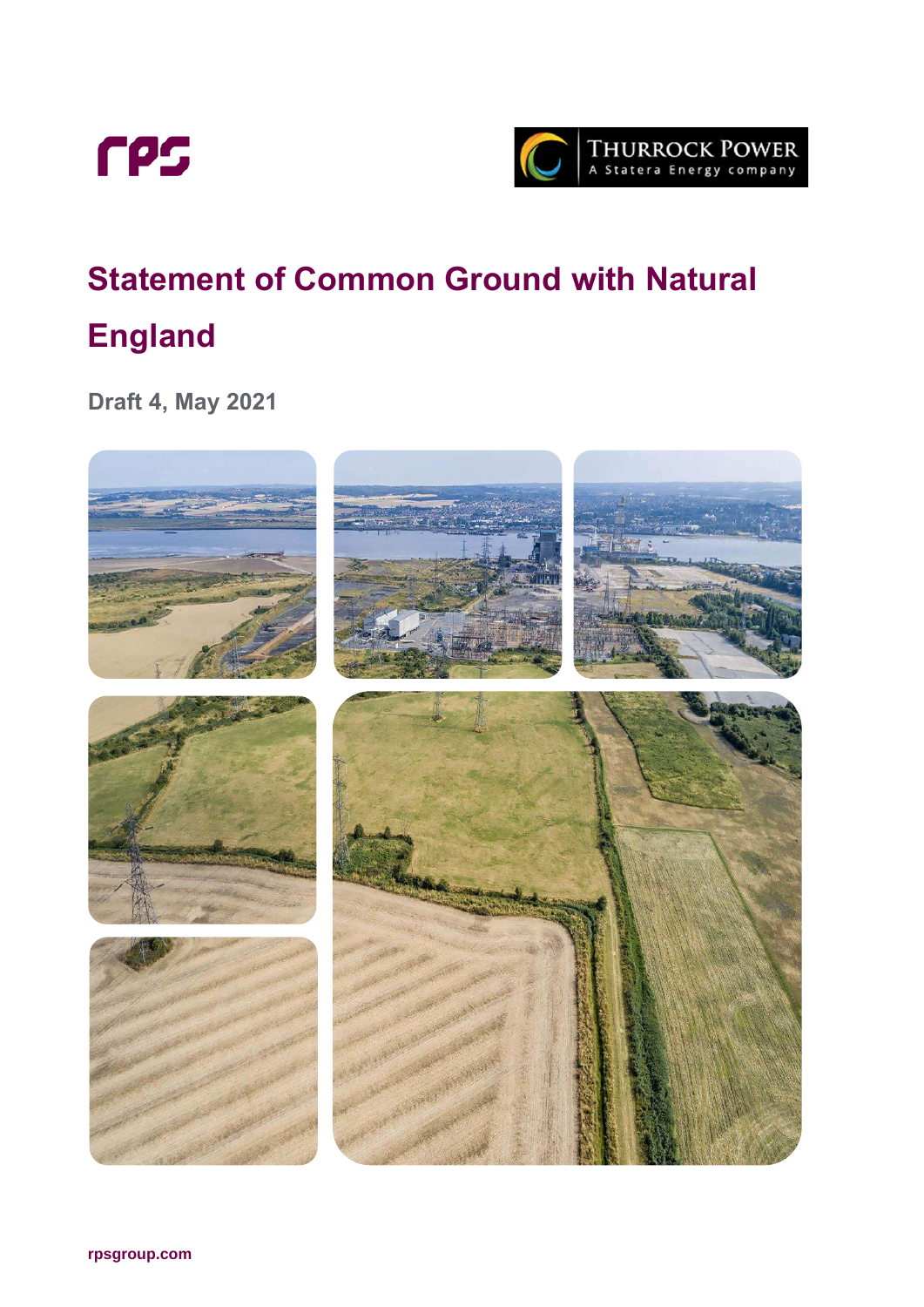## **1 INTRODUCTION**

#### **1.1 Purpose of this document**

- 1.1.1 This is the fourth draft Statement of Common Ground between the applicant, Thurrock Power Ltd, and Natural England. It is presented for discussion with sections for:
	- matters that Thurrock Power proposes could be agreed at this stage;
	- matters that are currently under discussion between Thurrock Power and Natural England; and
	- matters where there remains disagreement at this stage.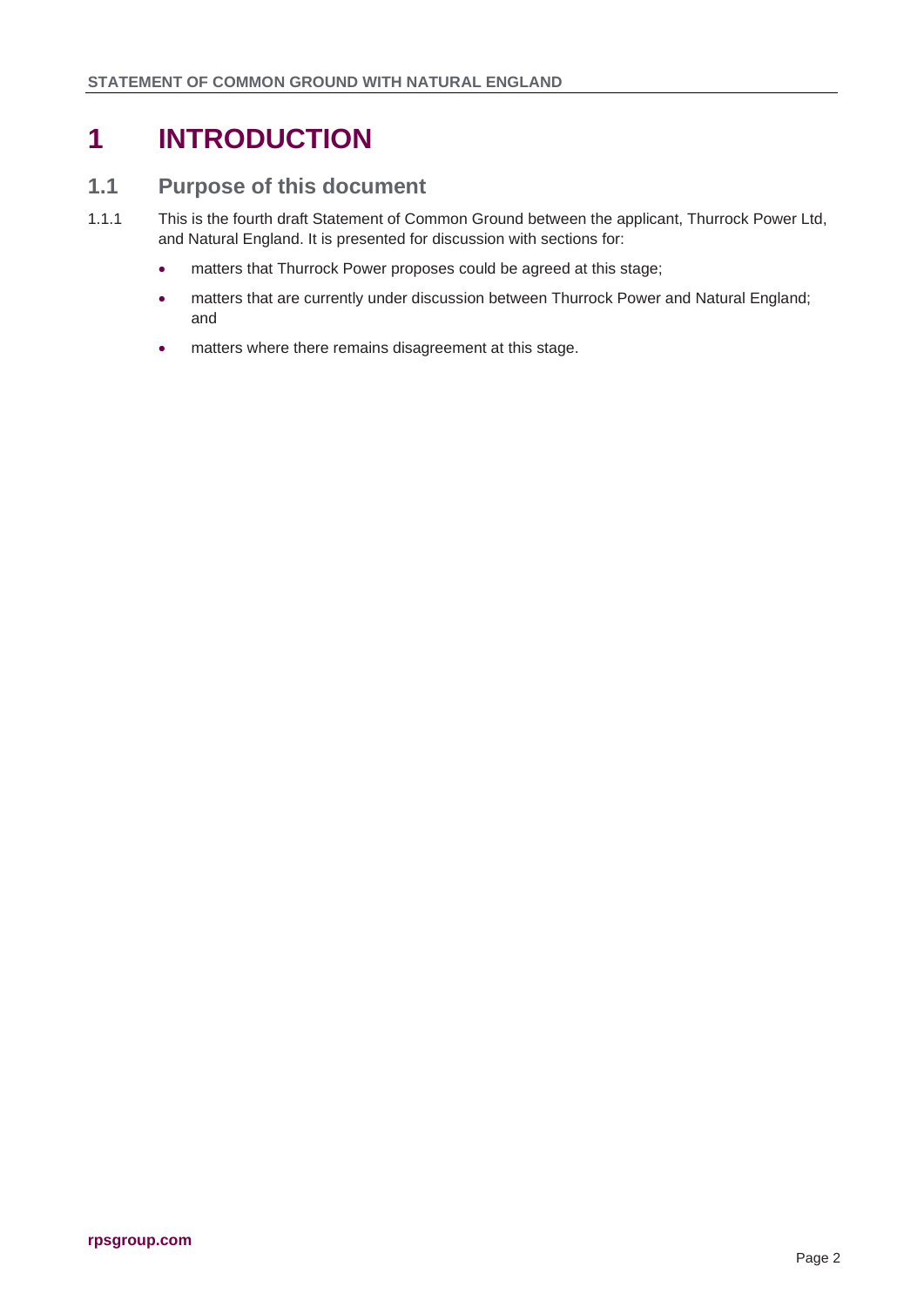### **2 MATTERS THAT ARE AGREED**

| <b>Topic</b>                                                  | <b>Agreement</b>                                                                                                                                                                                                                                                                                                                                                                                                                                                                                                                                            |
|---------------------------------------------------------------|-------------------------------------------------------------------------------------------------------------------------------------------------------------------------------------------------------------------------------------------------------------------------------------------------------------------------------------------------------------------------------------------------------------------------------------------------------------------------------------------------------------------------------------------------------------|
| Survey and assessment<br>methodology                          | It is agreed that the scope and methodology of the surveys undertaken are appropriate and provide sufficient evidence to inform the<br>Environmental Impact Assessment (EIA), Habitats Regulations Assessment (HRA) and examination process.                                                                                                                                                                                                                                                                                                                |
|                                                               | It is agreed that the EIA methodology is appropriate and that impacts on ecology have been satisfactorily assessed.                                                                                                                                                                                                                                                                                                                                                                                                                                         |
| Onshore ecological impacts<br>and mitigation                  | Within Natural England's statutory remit (designated sites and licensable species), it is agreed that no significant adverse effects on onshore<br>ecology are likely, subject to implementation of the mitigation measures as set out in the application and to obtaining licenses for translocation of<br>species where applicable.                                                                                                                                                                                                                       |
| Cumulative effects on<br>onshore ecology                      | Within Natural England's statutory remit (designated sites and licensable species), it is agreed that no significant adverse effects on onshore<br>ecology from Thurrock Flexible Generation Plant and other cumulative development projects are likely, subject to implementation of the<br>mitigation measures as set out in the application including creation of habitat for invertebrates.                                                                                                                                                             |
| Outline Ecological<br>Management Plan                         | Within Natural England's statutory remit (designated sites and licensable species), it is agreed that the Outline Ecological Management Plan<br>(PDC-050) sets out appropriate mitigation and management measures for onshore ecology, subject to discharge of DCO requirement 14 (REP2-<br>$014)$ .                                                                                                                                                                                                                                                        |
| Sediment accretion,<br>saltmarsh creation and<br>mudflat loss | It is agreed that sediment accretion has been appropriately assessed in APP-120 (ES Volume 6, Appendix 17.2 Hydrodynamic Modelling and<br>Sediment Assessment).                                                                                                                                                                                                                                                                                                                                                                                             |
|                                                               | It is agreed that there is likely to be some accretion of sediment in the lee of the causeway which may lead to some extension of saltmarsh<br>habitat beyond their current boundaries over a period of three to five years from causeway construction.                                                                                                                                                                                                                                                                                                     |
| Wider hydrodynamic<br>impacts                                 | It is agreed that no significant hydrodynamic effects, sediment loading, scour or accretion with potential for ecological impacts on designated<br>sites beyond the immediate location of the causeway are likely.                                                                                                                                                                                                                                                                                                                                          |
| Use of causeway by birds                                      | It is agreed that the potential use of the causeway (after construction) by birds is not known with certainty and this is not relied on as mitigation<br>of impacts.                                                                                                                                                                                                                                                                                                                                                                                        |
| Causeway permanence                                           | It is agreed that the causeway will be removed at no longer than 35 years after construction, and that the effects of the causeway can therefore<br>be fully undone.                                                                                                                                                                                                                                                                                                                                                                                        |
| Causeway<br>Decommissioning Plan                              | It is agreed that as set out in PDC-012 (Environmental Statement - Assessment of Causeway Decommissioning), the proposed Causeway<br>Decommissioning Plan is the appropriate mechanism to control the details of measures to ensure that the effect of the causeway will be fully<br>undone.<br>It is agreed that Requirements 18 and 19 of the draft DCO (at revision REP2-014) provide for removal of the causeway when feasible and for the<br>Causeway Decommissioning Plan to be approved by the MMO in consultation with NE among other parties.      |
| Unauthorised use of<br>causeway by people                     | It is agreed that unauthorised use of the causeway should be discouraged by Thurrock Power Ltd. The 'Restrictions on Public Access to the<br>Causeway' section of the Design Principles Statement (REP2-034) sets out appropriate measures, including periodic proactive contact with the<br>relevant river authorities (which the applicant envisages would be undertaken proactively as needed, but typically at least annually) to discuss<br>and test whether the measures proposed are being effective in their purpose as suggested by NE in PDC-012. |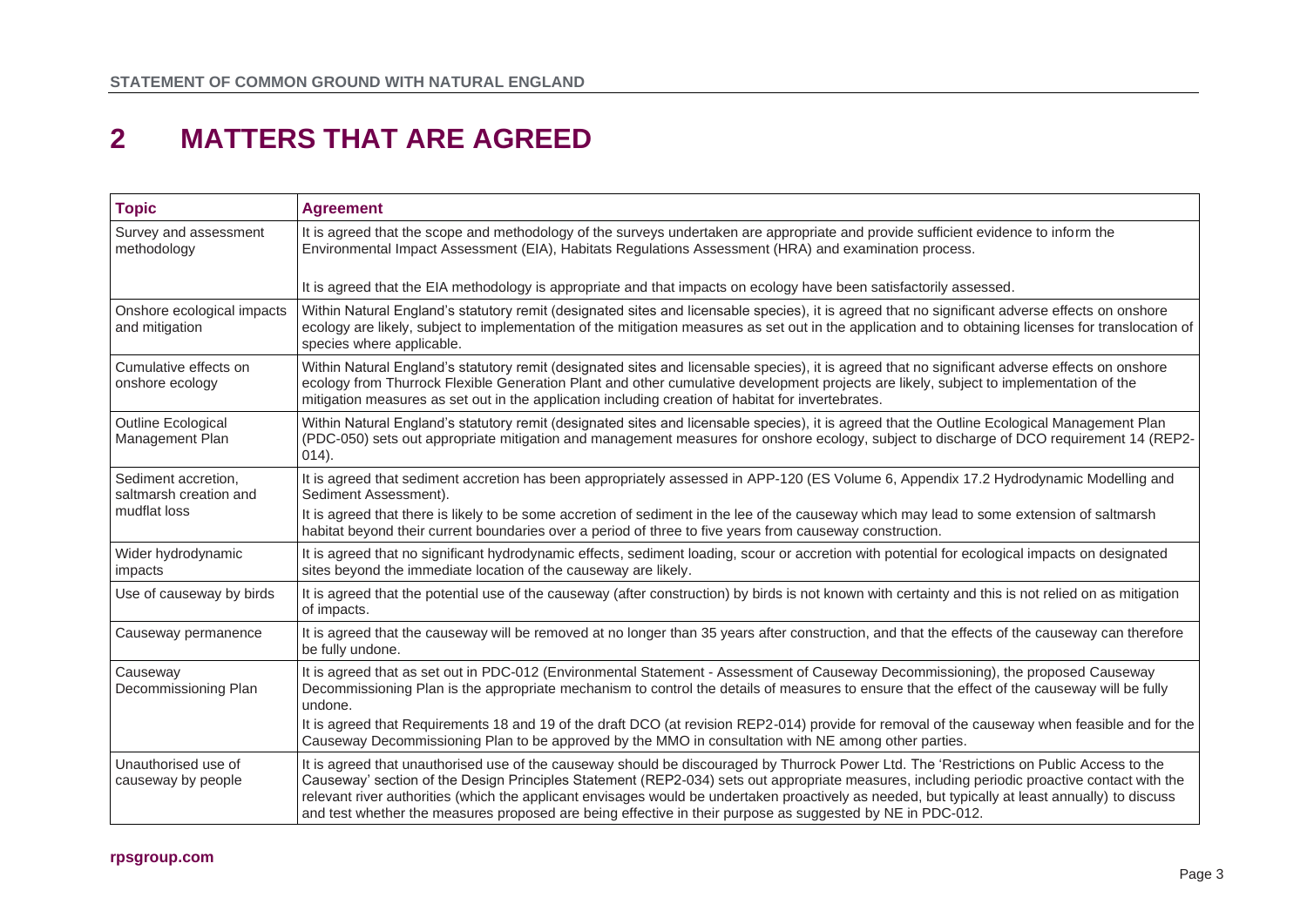#### **STATEMENT OF COMMON GROUND WITH NATURAL ENGLAND**

| HRA scope and Impacts on<br>wintering birds               | It is agreed that no significant effects on Thames Estuary and Marshes SPA citation bird species other than Avocet, Dunlin, Redshank and<br>Ringed Plover are likely.                                                                                                                                                                                                                                         |
|-----------------------------------------------------------|---------------------------------------------------------------------------------------------------------------------------------------------------------------------------------------------------------------------------------------------------------------------------------------------------------------------------------------------------------------------------------------------------------------|
| Swanscombe MCZ and<br><b>Upper Thames Estuary</b><br>rMCZ | It is agreed that no damage to features of interest of Swanscombe Marine Conservation Zone MCZ and Upper Thames Estuary rMCZ is<br>expected.                                                                                                                                                                                                                                                                  |
| <b>HRA Appropriate</b><br>Assessment conclusion           | It is agreed that with respect to hydrological matters, appropriate mitigation in the form of surface water management features and pollution<br>control safeguards has been identified, which will together ensure that there will be no adverse effect on the integrity of the Thames Estuary and<br>Marshes SPA and Ramsar site.                                                                           |
|                                                           | It is agreed that the Code of Construction Practice (REP2-035) and Drainage Strategy (PDC-007) are appropriate means to provide the pollution<br>control safeguards, subject to discharge of DCO requirements 5 and 10 (as of DCO version REP2-014). It is acknowledged that discharges to<br>water from the facility in operation will be regulated by the Environment Agency under an Environmental Permit. |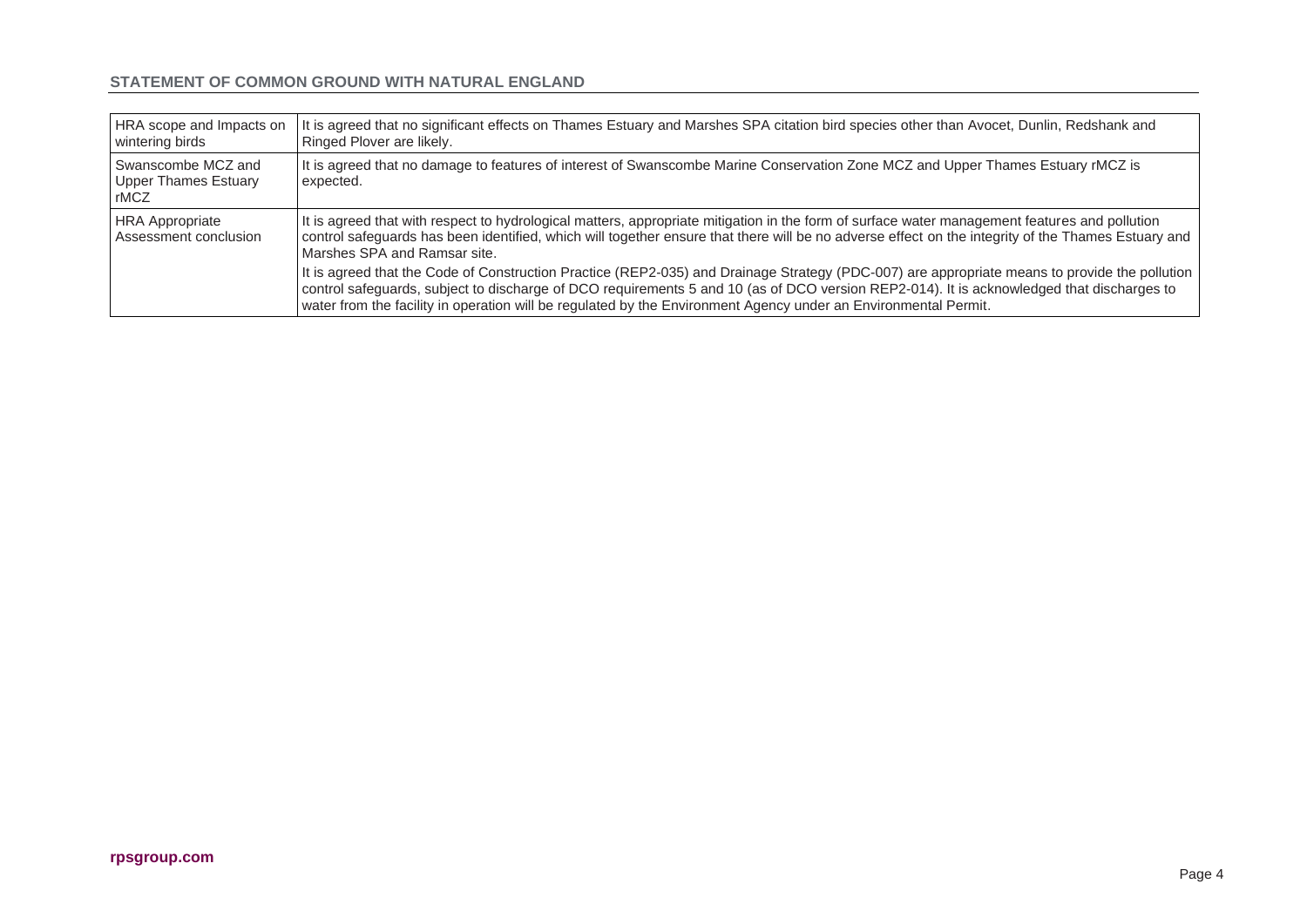### **3 MATTERS THAT ARE UNDER DISCUSSION**

| <b>Topic</b>                                                                                                                                                                         | <b>Discussion or ongoing work</b>                                                                                                                                                                                                                                                                                                                                                       |
|--------------------------------------------------------------------------------------------------------------------------------------------------------------------------------------|-----------------------------------------------------------------------------------------------------------------------------------------------------------------------------------------------------------------------------------------------------------------------------------------------------------------------------------------------------------------------------------------|
| Wintering bird survey<br>methods, HRA methodology<br>and conclusions with<br>respect to effects on birds<br>that are designated features<br>of the Thames Estuary and<br>Marshes SPA | Thurrock Power has undertaken further work to assess the impacts to wintering birds using SPA functionally linked land (revised HRA submitted<br>for Procedural Deadline C, PDC-039).                                                                                                                                                                                                   |
|                                                                                                                                                                                      | Natural England continue to maintain that the analysis of SPA birds should include consideration at the level of the Mucking Flats & Marshes<br>SSSI subsection of the HRA, alongside the whole SPA population level, although it is noted that Natural England has stated that the approach in<br>the HRA is "technically correct" (NE submission for Procedural Deadline D, PDD-012). |
|                                                                                                                                                                                      | Further discussions about the method of analysis for the HRA are ongoing; the applicant has provided further information for Natural England's<br>consideration on 23 April 2021.                                                                                                                                                                                                       |
| Water Vole translocation                                                                                                                                                             | An update on Water Vole status and mitigation measures was provided in the documents submitted for Procedural Deadline C within PDC-050<br>(Outline Ecological Management Plan).                                                                                                                                                                                                        |
|                                                                                                                                                                                      | Thurrock Power confirms its commitment to avoiding the requirement to undertake water vole translocation by undertaking habitat improvement<br>works in sufficient time to allow habitats to be capable of supporting translocated water voles without the requirement for keeping animals in<br>captivity.                                                                             |
|                                                                                                                                                                                      | It is hoped that this commitment will be sufficient for Natural England to agree that the mitigation measures proposed for Water Vole are<br>acceptable.                                                                                                                                                                                                                                |
| Replacement Common<br>Land                                                                                                                                                           | Thurrock Power is progressing the s16 Common Land deregistration outside but in parallel with the DCO application. Natural England is a<br>consultee to that process. Nevertheless at the time of writing Natural England has not yet agreed with the proposed approach to Common Land<br>impacts, and discussions are ongoing.                                                         |
| Noise impact thresholds                                                                                                                                                              | PDD-012 (NE submission for Procedural Deadline D) notes that there is disagreement about the threshold at which a potential noise impact on<br>birds should be considered for assessment. Natural England have stated that they may provide further comments on this point in due course.                                                                                               |
| Sediment accretion,<br>saltmarsh creation and<br>mudflat loss                                                                                                                        | Regarding the significance of mudflat loss. Thurrock Power's proposed wording on which we are aiming to reach common ground with NE is:                                                                                                                                                                                                                                                 |
|                                                                                                                                                                                      | "It is agreed that the area of long-term mudflat loss from the presence of the causeway and possible sediment accretion is not significant in EIA<br>terms, relative to the total area of mudflat in the study area."                                                                                                                                                                   |
|                                                                                                                                                                                      | Further discussion with NE on this matter is ongoing.                                                                                                                                                                                                                                                                                                                                   |